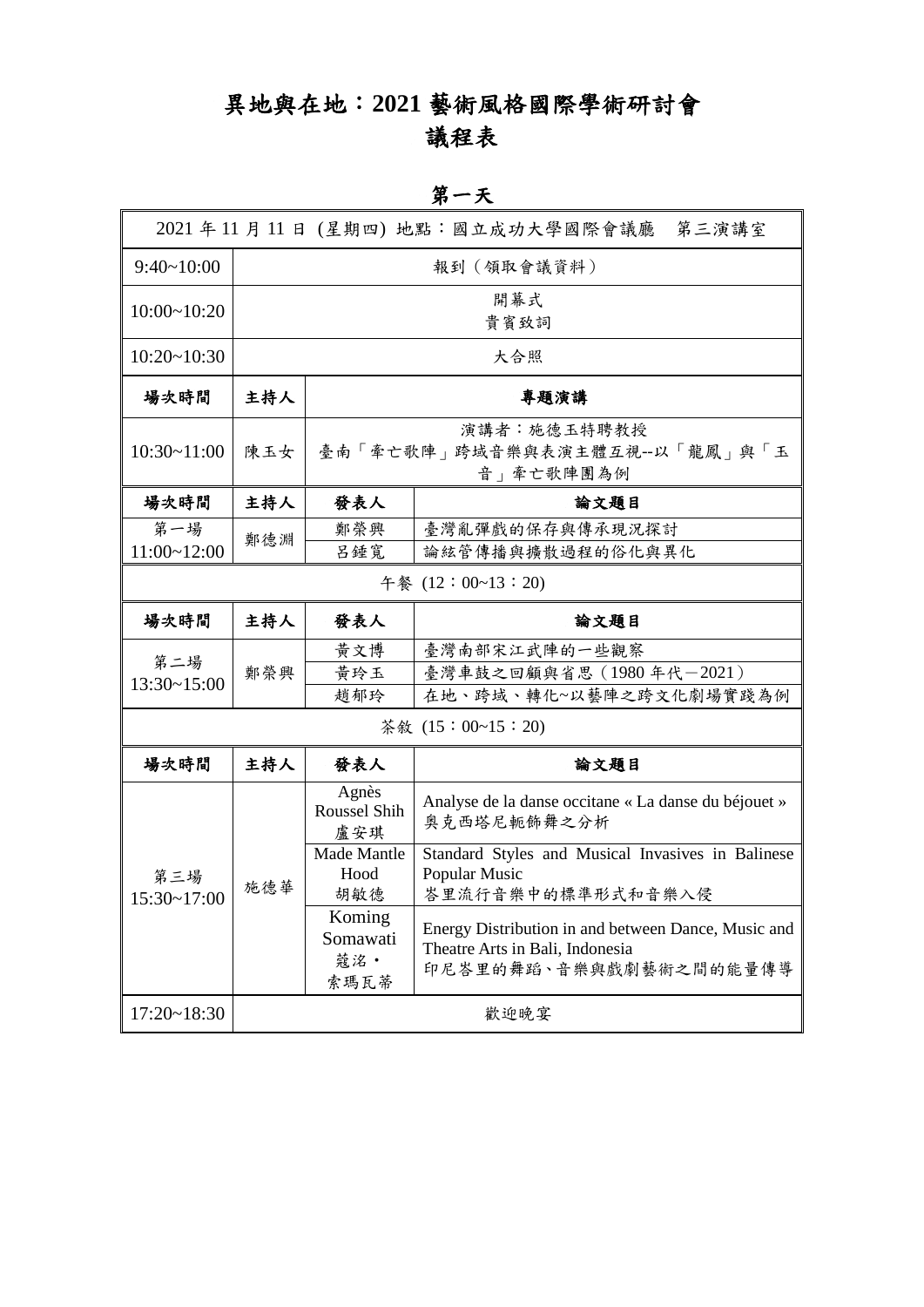# 異地與在地:**2021** 藝術風格國際學術研討會 議程表

#### 第二天

|                    |                                                        |                                     | 2021 年 11 月 12 日 (星期五) 地點:國立成功大學國際會議廳<br>第三演講室                                       |  |
|--------------------|--------------------------------------------------------|-------------------------------------|--------------------------------------------------------------------------------------|--|
| $09:00 - 9:30$     | 報到 (領取會議資料)                                            |                                     |                                                                                      |  |
| $09:30-10:20$      | 主持人                                                    | 專題演講                                |                                                                                      |  |
|                    | 戴文鋒                                                    | 演講者:蕭瓊瑞名譽教授<br>台灣水墨變相:台灣書畫創作中的異地與在地 |                                                                                      |  |
| 10:20~10:30        | 大合照                                                    |                                     |                                                                                      |  |
| 場次時間               | 主持人                                                    | 發表人                                 | 論文題目                                                                                 |  |
|                    | 黄冬富                                                    | 徐亞湘                                 | 高尚話劇的追求——1930年代上海文明戲改良<br>運動                                                         |  |
| 第四場<br>10:30~12:00 |                                                        | 馬薇茜                                 | 藝術與人文關係互動記憶一<br>以疫情之下虛實數位領域實務解析                                                      |  |
|                    |                                                        | 胡紫雲                                 | 展演城市、展演地方:以《府城夜話》為例                                                                  |  |
|                    |                                                        |                                     | 午餐 (12:00~13:20)                                                                     |  |
| 場次時間               | 主持人                                                    | 發表人                                 | 論文題目                                                                                 |  |
| 第五場                | 白適銘                                                    | 蔣伯欣                                 | 傳統與遺存:菲律賓和台灣的藝術歷史書寫及<br>當代文化策展                                                       |  |
| $13:30 - 14:30$    |                                                        | 林素幸<br>王碩仁                          | 晚清肖像畫在臺灣的發展與其意義網絡一以<br>《允卿公朝服像》為例                                                    |  |
|                    |                                                        |                                     | 茶敘 (14:30~14:50)                                                                     |  |
| 場次時間               | 主持人                                                    | 發表人                                 | 論文題目                                                                                 |  |
| 第六場<br>14:50~16:20 | 蕭瓊瑞                                                    | 吳奕芳<br>Anton<br>Gavrilov            | 傳統藝術與時代新意:俄羅斯民間藝術對前衛<br>藝術的影響                                                        |  |
|                    |                                                        | Ekaterina<br>Endoltseva             | МОТИВ ГОЛОВЫ БАРАНА В АРХИТЕКТУРНОЙ<br>ПЛАСТИКЕ КАВКАЗА X-XIV ВВ<br>高加索地區建築雕塑中的公羊首圖騰 |  |
|                    |                                                        | 王雅倫<br>胡佩芸                          | 尋找失落的府城建築一熱蘭遮城內城西北棱<br>堡、安平天妃宮檔案考                                                    |  |
| $16:20 - 17:00$    | 綜合座談:黃冬富主持<br>引言人:白適銘、林喬彬、施德玉、徐亞湘、蕭瓊瑞、戴文鋒<br>(依姓氏筆畫排序) |                                     |                                                                                      |  |
| 17:00              |                                                        |                                     | 賦歸                                                                                   |  |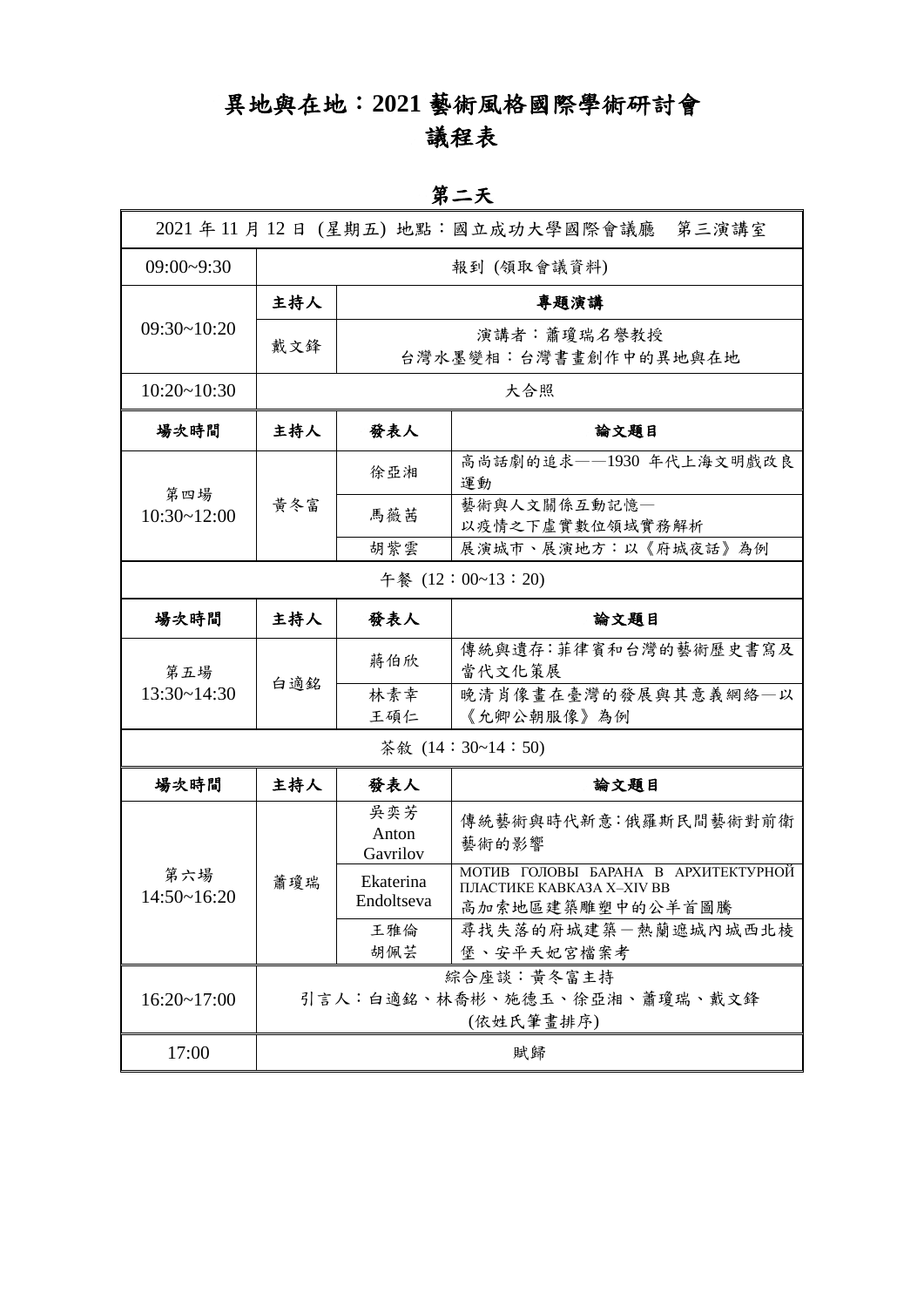## **The 2021 Foreign and Domestic International conference on Artistic Style First day Agenda**

| $\sim$ , $ \sim$ $\sim$<br>Thursday, November 11 <sup>th</sup> , 2021 |                                                      |                                                                                                                                  |                                                                                                                                                                                              |  |  |  |
|-----------------------------------------------------------------------|------------------------------------------------------|----------------------------------------------------------------------------------------------------------------------------------|----------------------------------------------------------------------------------------------------------------------------------------------------------------------------------------------|--|--|--|
| International Conference Hall, National Cheng Kung University         |                                                      |                                                                                                                                  |                                                                                                                                                                                              |  |  |  |
| $09:40-10:00$                                                         | Registration                                         |                                                                                                                                  |                                                                                                                                                                                              |  |  |  |
| 10:00~10:20                                                           | Opening Ceremony, Welcome and Introductory Addresses |                                                                                                                                  |                                                                                                                                                                                              |  |  |  |
| 10:20~10:30                                                           | <b>Group Picture Taking</b>                          |                                                                                                                                  |                                                                                                                                                                                              |  |  |  |
| <b>Time</b>                                                           | <b>Moderator</b>                                     | <b>Keynote Speech</b>                                                                                                            |                                                                                                                                                                                              |  |  |  |
| 10:30~11:00                                                           | Yuh-neu<br>Chen                                      | Te-yu Shih<br>A Subjective Mutual Inspection on Interdisciplinary Music and<br>Performance of <i>Qian-wang-ge-zhen</i> in Tainan |                                                                                                                                                                                              |  |  |  |
| <b>Time</b>                                                           | <b>Moderator</b>                                     | <b>Speaker</b>                                                                                                                   | <b>Topic</b>                                                                                                                                                                                 |  |  |  |
| Session 1<br>$11:00 - 12:00$                                          | Te-yuan<br>Cheng                                     | Rom-shing<br>Cheng<br>Chui-kuan<br>Lu                                                                                            | Discussion on the Current Status of the Preservation<br>and Passing-On of Taiwan LuanTan Opera<br>Discussion on the transformation of Xian Guan during<br>its circulation and popularization |  |  |  |
|                                                                       |                                                      |                                                                                                                                  | Lunch Time $(12 : 00~13 : 20)$                                                                                                                                                               |  |  |  |
| <b>Time</b>                                                           | <b>Moderator</b>                                     | <b>Speaker</b>                                                                                                                   | <b>Topic</b>                                                                                                                                                                                 |  |  |  |
|                                                                       | Rom-shing                                            | Wen-po<br>Huang                                                                                                                  | Some Observations on Songjiang Martial Arts in<br>Southern Taiwan                                                                                                                            |  |  |  |
| Session 2                                                             |                                                      |                                                                                                                                  |                                                                                                                                                                                              |  |  |  |
|                                                                       |                                                      | Lin-yu Huang                                                                                                                     | Retrospect and reflection of Taiwanese Che-Gu<br>$(1980's - 2021)$                                                                                                                           |  |  |  |
| 13:30~15:00                                                           | Cheng                                                | Yu-ling Chao                                                                                                                     | Local, Cross-discipline, Transformation<br>Using Examples from Folk Art Parade (Yi Jhen) of<br><b>Cross-Cultural Practice</b>                                                                |  |  |  |
|                                                                       |                                                      |                                                                                                                                  | Tea Break $(15 : 00~15 : 20)$                                                                                                                                                                |  |  |  |
| <b>Time</b>                                                           | Moderator                                            | <b>Speaker</b>                                                                                                                   | <b>Topic</b>                                                                                                                                                                                 |  |  |  |
|                                                                       |                                                      | Agnès<br>Roussel Shih                                                                                                            | Analyse de la danse occitane « La danse du béjouet »                                                                                                                                         |  |  |  |
| Session 3<br>15:30~17:00                                              | Te-hwa<br>Shih                                       | Made Mantle<br>Hood                                                                                                              | Standard Styles and Musical Invasives in Balinese<br>Popular Music                                                                                                                           |  |  |  |
|                                                                       |                                                      | Koming<br>Somawati                                                                                                               | Energy Distribution in and between Dance, Music and<br>Theatre Arts in Bali, Indonesia                                                                                                       |  |  |  |